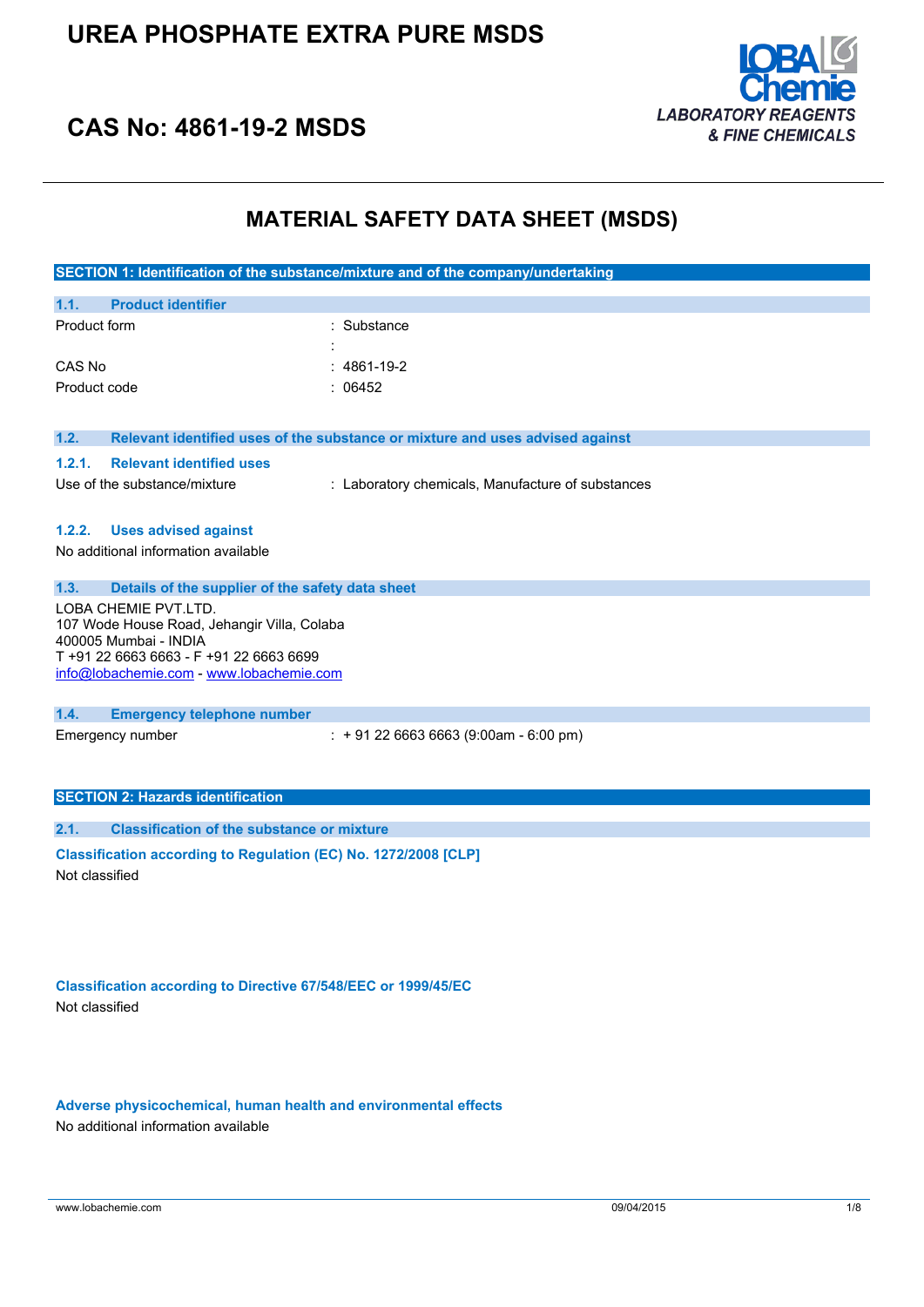Safety Data Sheet

#### **2.2. Label elements**

**Labelling according to** Regulation (EC) No. 1272/2008 [CLP]

No labelling applicable

| 2.3. | <b>Other hazards</b> |  |
|------|----------------------|--|
|      |                      |  |

No additional information available

| <b>SECTION 3: Composition/information on ingredients</b> |                               |  |  |
|----------------------------------------------------------|-------------------------------|--|--|
|                                                          |                               |  |  |
| 3.1.                                                     | <b>Substance</b>              |  |  |
| Name                                                     | $:$ UREA PHOSPHATE EXTRA PURE |  |  |
| CAS No                                                   | : 4861-19-2                   |  |  |

Full text of R- and H-phrases: see section 16

| 3.2.           | xture |  |
|----------------|-------|--|
| Not applicable |       |  |

|      | <b>SECTION 4: First aid measures</b>                        |                                                                                                                                                                                   |
|------|-------------------------------------------------------------|-----------------------------------------------------------------------------------------------------------------------------------------------------------------------------------|
|      |                                                             |                                                                                                                                                                                   |
| 4.1. | <b>Description of first aid measures</b>                    |                                                                                                                                                                                   |
|      | First-aid measures after inhalation                         | Remove person to fresh air and keep comfortable for breathing. Give oxygen or<br>artificial respiration if necessary. If you feel unwell, seek medical advice.                    |
|      | First-aid measures after skin contact                       | Gently wash with plenty of soap and water. If skin irritation occurs: Get medical<br>advice/attention.                                                                            |
|      | First-aid measures after eye contact                        | Remove contact lenses, if present and easy to do. Continue rinsing. Rinse cautiously<br>with water for several minutes. If eye irritation persists: Get medical advice/attention. |
|      | First-aid measures after ingestion                          | Rinse mouth out with water. If you feel unwell, seek medical advice.                                                                                                              |
| 4.2. | Most important symptoms and effects, both acute and delayed |                                                                                                                                                                                   |
|      | No additional information available                         |                                                                                                                                                                                   |
|      |                                                             |                                                                                                                                                                                   |
| 4.3. |                                                             | Indication of any immediate medical attention and special treatment needed                                                                                                        |
|      | No additional information available                         |                                                                                                                                                                                   |
|      | <b>SECTION 5: Firefighting measures</b>                     |                                                                                                                                                                                   |
|      |                                                             |                                                                                                                                                                                   |
| 5.1. | <b>Extinguishing media</b>                                  |                                                                                                                                                                                   |
|      | Suitable extinguishing media                                | : dry chemical powder, alcohol-resistant foam, carbon dioxide (CO2).                                                                                                              |
|      | Unsuitable extinguishing media                              | : Do not use a heavy water stream.                                                                                                                                                |
|      |                                                             |                                                                                                                                                                                   |
| 5.2. | Special hazards arising from the substance or mixture       |                                                                                                                                                                                   |
|      | No additional information available                         |                                                                                                                                                                                   |
| 5.3. | <b>Advice for firefighters</b>                              |                                                                                                                                                                                   |
|      | Protection during firefighting                              | Do not attempt to take action without suitable protective equipment.                                                                                                              |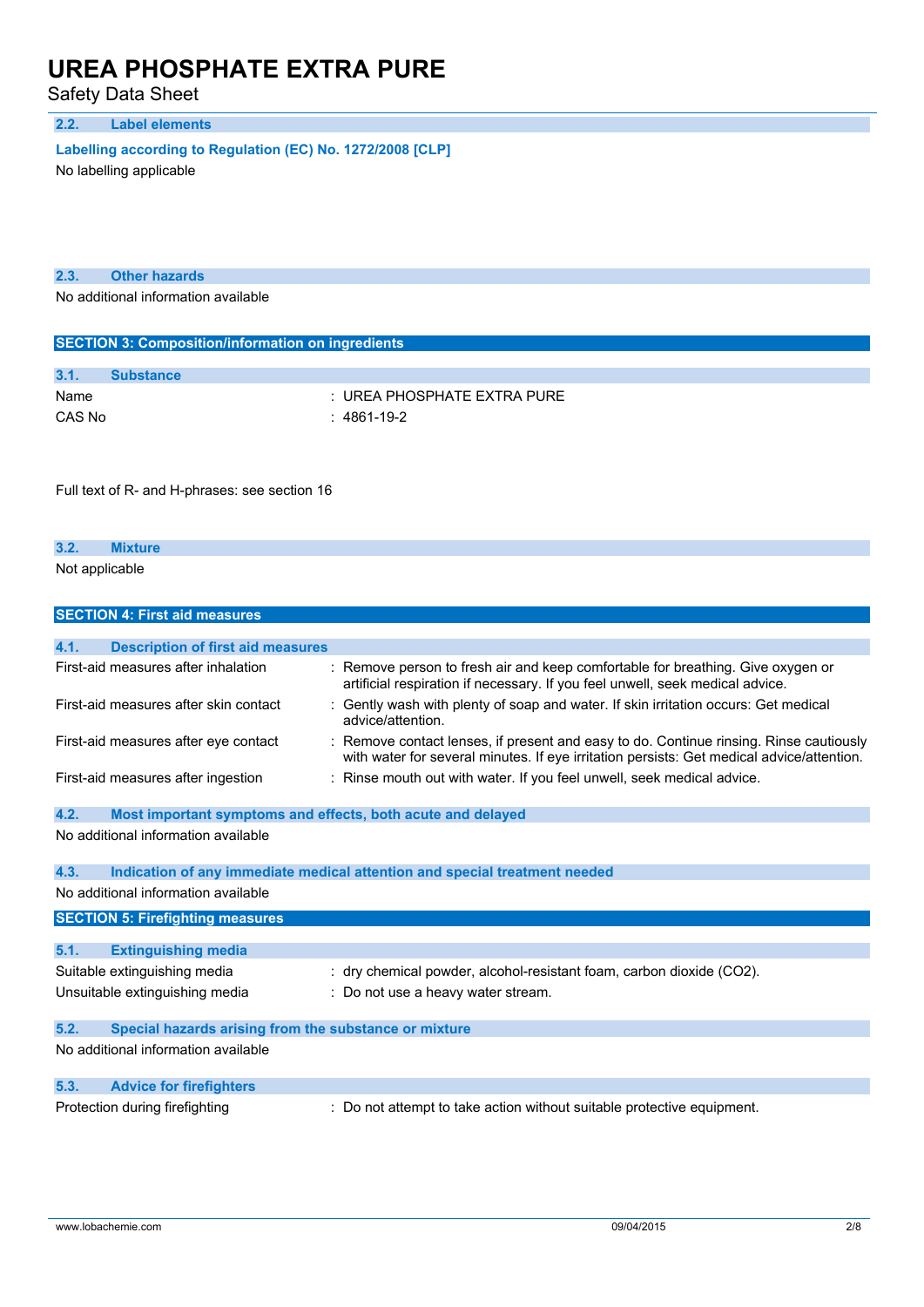Safety Data Sheet

|                             | <b>SECTION 6: Accidental release measures</b>                       |                                                                                                                          |  |
|-----------------------------|---------------------------------------------------------------------|--------------------------------------------------------------------------------------------------------------------------|--|
|                             |                                                                     |                                                                                                                          |  |
| 6.1.                        | Personal precautions, protective equipment and emergency procedures |                                                                                                                          |  |
| 6.1.1.                      | For non-emergency personnel                                         |                                                                                                                          |  |
| Emergency procedures        |                                                                     | : Evacuate unnecessary personnel.                                                                                        |  |
| 6.1.2.                      | For emergency responders                                            |                                                                                                                          |  |
| Protective equipment        |                                                                     | : Use personal protective equipment as required.                                                                         |  |
| <b>Emergency procedures</b> |                                                                     | Stop release.                                                                                                            |  |
|                             |                                                                     |                                                                                                                          |  |
| 6.2.                        | <b>Environmental precautions</b>                                    |                                                                                                                          |  |
|                             | Avoid release to the environment.                                   |                                                                                                                          |  |
| 6.3.                        | Methods and material for containment and cleaning up                |                                                                                                                          |  |
| Methods for cleaning up     |                                                                     | : Clear up rapidly by scoop or vacuum.                                                                                   |  |
|                             |                                                                     |                                                                                                                          |  |
| 6.4.                        | <b>Reference to other sections</b>                                  |                                                                                                                          |  |
|                             | No additional information available                                 |                                                                                                                          |  |
|                             | <b>SECTION 7: Handling and storage</b>                              |                                                                                                                          |  |
| 7.1.                        | <b>Precautions for safe handling</b>                                |                                                                                                                          |  |
|                             |                                                                     |                                                                                                                          |  |
|                             | Precautions for safe handling                                       | : Do not get in eyes, on skin, or on clothing.                                                                           |  |
| Hygiene measures            |                                                                     | Wash hands and other exposed areas with mild soap and water before eating,<br>drinking or smoking and when leaving work. |  |
|                             |                                                                     |                                                                                                                          |  |
| 7.2.                        | Conditions for safe storage, including any incompatibilities        |                                                                                                                          |  |
| Storage conditions          |                                                                     | : Store in original container. Keep container tightly closed. Store in a dry place.                                      |  |
|                             |                                                                     | Protect from moisture.                                                                                                   |  |
| 7.3.                        | <b>Specific end use(s)</b>                                          |                                                                                                                          |  |
|                             | No additional information available                                 |                                                                                                                          |  |
|                             |                                                                     |                                                                                                                          |  |
|                             | <b>SECTION 8: Exposure controls/personal protection</b>             |                                                                                                                          |  |
| 8.1.                        | <b>Control parameters</b>                                           |                                                                                                                          |  |
|                             | No additional information available                                 |                                                                                                                          |  |
|                             |                                                                     |                                                                                                                          |  |

| 8.2.<br><b>Exposure controls</b>                              |                                      |  |
|---------------------------------------------------------------|--------------------------------------|--|
| Hand protection                                               | : protective gloves                  |  |
| Eye protection                                                | : Chemical goggles or safety glasses |  |
| Skin and body protection                                      | : Wear suitable protective clothing  |  |
| Respiratory protection                                        | : Wear respiratory protection        |  |
| <b>SECTION 9: Physical and chemical properties</b>            |                                      |  |
| 9.1.<br>Information on basic physical and chemical properties |                                      |  |
| Physical state                                                | : Solid                              |  |

| Molecular mass | $: 158.05$ g/mol      |
|----------------|-----------------------|
| Colour         | : Colorless crystals. |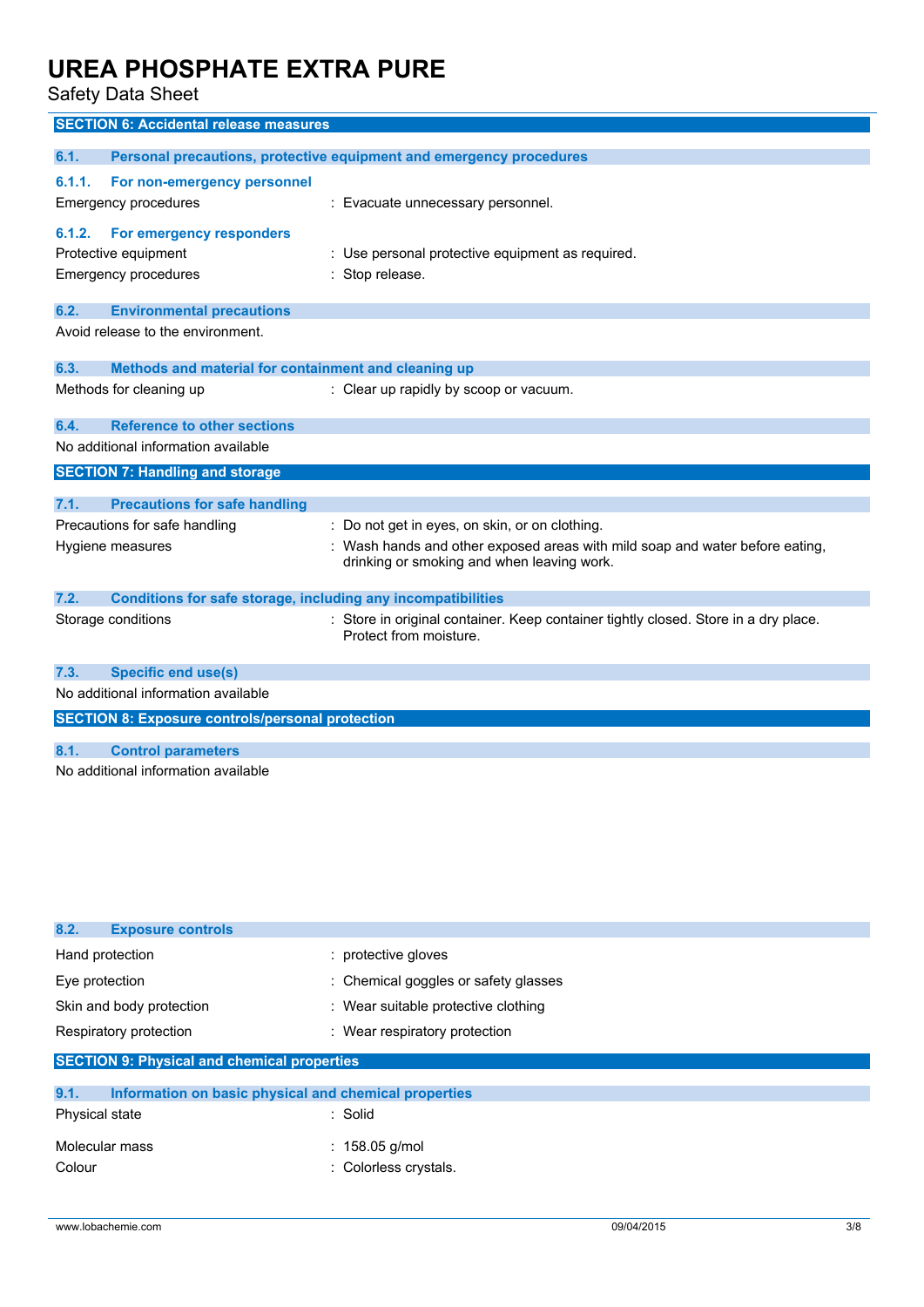#### Safety Data Sheet

| Odour                                      | : No data available |
|--------------------------------------------|---------------------|
| Odour threshold                            | : No data available |
| pH                                         | : No data available |
| Relative evaporation rate (butylacetate=1) | : No data available |
| Melting point                              | 116 - 118<br>÷      |
| Freezing point                             | : No data available |
| Boiling point                              | : No data available |
| Flash point                                | : No data available |
| Auto-ignition temperature                  | No data available   |
| Decomposition temperature                  | : No data available |
| Flammability (solid, gas)                  | : No data available |
| Vapour pressure                            | No data available   |
| Relative vapour density at 20 °C           | : No data available |
| Relative density                           | No data available   |
| Solubility                                 | : No data available |
| Log Pow                                    | : No data available |
| Viscosity, kinematic                       | No data available   |
| Viscosity, dynamic                         | No data available   |
| Explosive properties                       | No data available   |
| Oxidising properties                       | : No data available |
| <b>Explosive limits</b>                    | No data available   |
| 92<br>Other information                    |                     |
|                                            |                     |

| 9.2.  | <b>Other information</b>                    |
|-------|---------------------------------------------|
|       | No additional information available         |
|       | <b>SECTION 10: Stability and reactivity</b> |
|       |                                             |
| 10.1. | <b>Reactivity</b>                           |
|       | No additional information available         |
| 10.2. | <b>Chemical stability</b>                   |
|       | Stable under normal conditions.             |
| 10.3. | <b>Possibility of hazardous reactions</b>   |
|       | No additional information available         |
| 10.4. | <b>Conditions to avoid</b>                  |
|       | Direct sunlight. Air contact. Moisture.     |
| 10.5. | <b>Incompatible materials</b>               |
|       | No additional information available         |
| 10.6. | <b>Hazardous decomposition products</b>     |
|       | No additional information available         |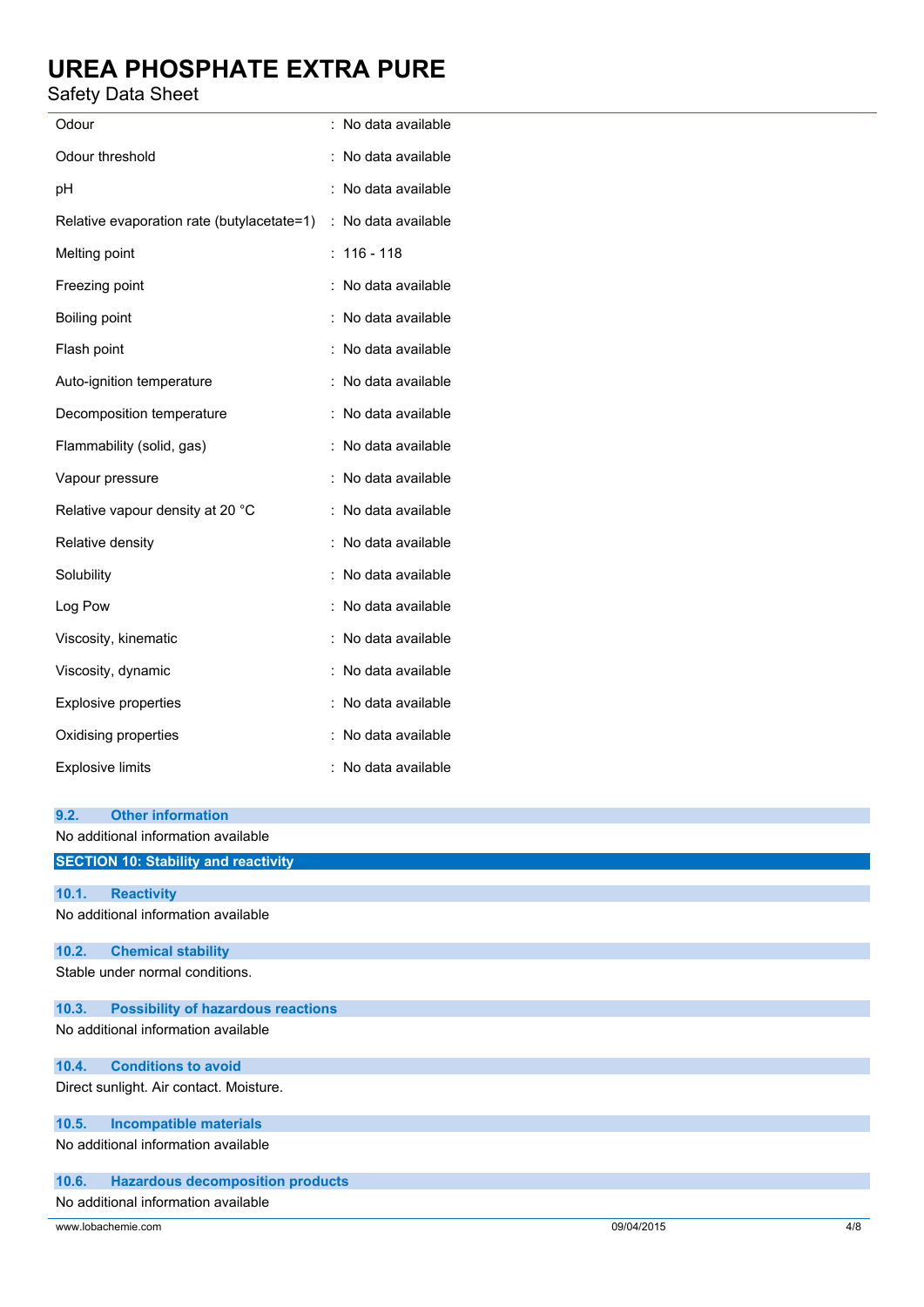Safety Data Sheet

#### **SECTION 11: Toxicological information**

| <b>Information on toxicological effects</b><br>11.1.  |                         |
|-------------------------------------------------------|-------------------------|
| Acute toxicity                                        | : Not classified        |
| Skin corrosion/irritation                             | $\pm$ Not classified    |
| Serious eye damage/irritation                         | : Not classified        |
| Respiratory or skin sensitisation                     | $\pm$ Not classified    |
| Germ cell mutagenicity                                | : Not classified        |
| Carcinogenicity                                       | $\colon$ Not classified |
|                                                       |                         |
| Reproductive toxicity                                 | $\pm$ Not classified    |
| Specific target organ toxicity (single<br>exposure)   | : Not classified        |
| Specific target organ toxicity (repeated<br>exposure) | : Not classified        |
| Aspiration hazard                                     | $:$ Not classified      |

| <b>SECTION 12: Ecological information</b>          |
|----------------------------------------------------|
|                                                    |
| 12.1.<br><b>Toxicity</b>                           |
| No additional information available                |
| 12.2.<br><b>Persistence and degradability</b>      |
| No additional information available                |
| 12.3.<br><b>Bioaccumulative potential</b>          |
| No additional information available                |
| <b>Mobility in soil</b><br>12.4.                   |
| No additional information available                |
| 12.5.<br><b>Results of PBT and vPvB assessment</b> |
| No additional information available                |

### **12.6. Other adverse effects**

No additional information available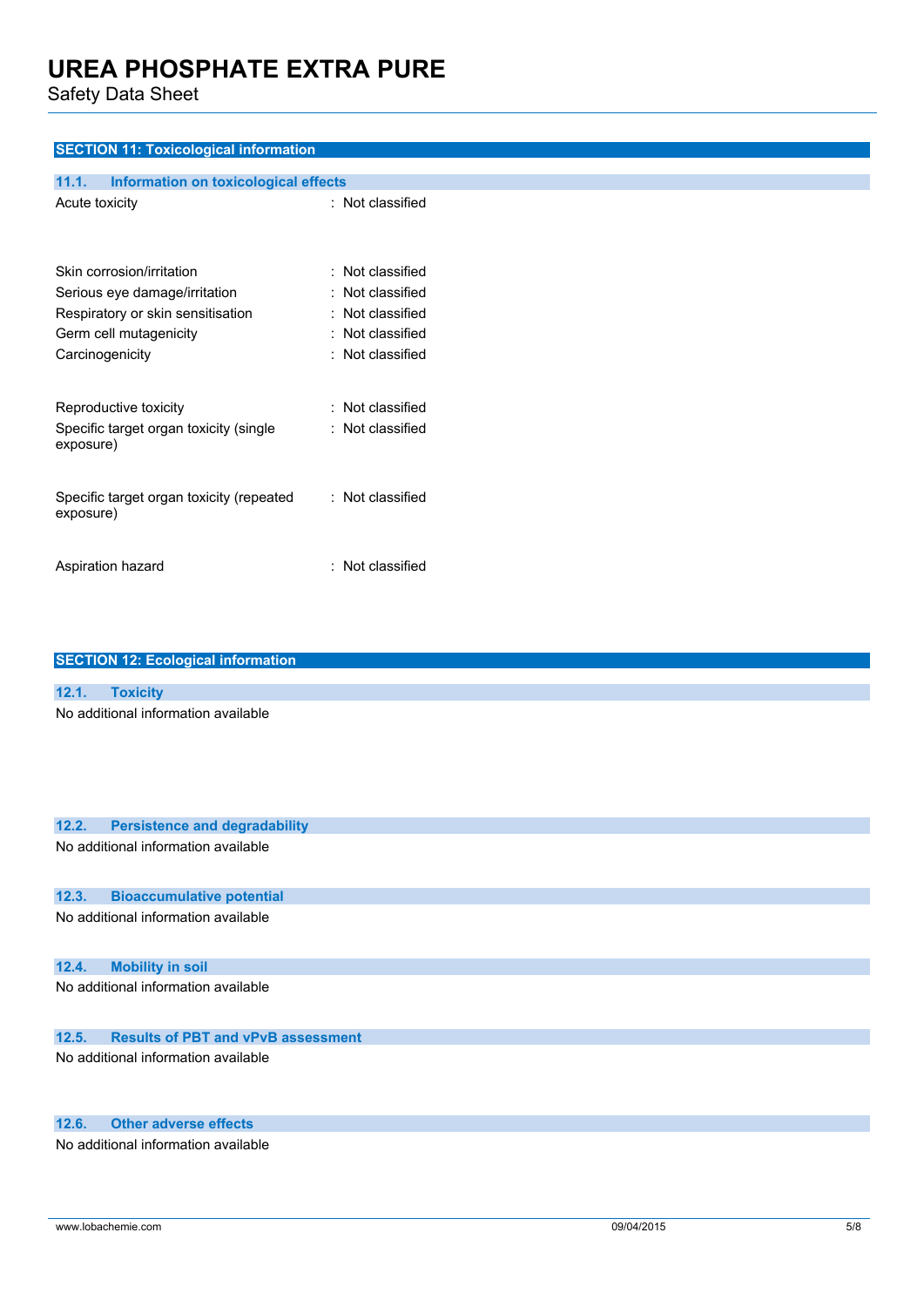Safety Data Sheet

| Salely Dala Sheet                                |                                        |  |
|--------------------------------------------------|----------------------------------------|--|
| <b>SECTION 13: Disposal considerations</b>       |                                        |  |
| 13.1.<br><b>Waste treatment methods</b>          |                                        |  |
| No additional information available              |                                        |  |
| <b>SECTION 14: Transport information</b>         |                                        |  |
|                                                  |                                        |  |
| In accordance with ADR / RID / IMDG / IATA / ADN |                                        |  |
|                                                  |                                        |  |
| 14.1.<br><b>UN number</b>                        |                                        |  |
| UN-No. (ADR)                                     | : Not applicable                       |  |
| UN-No. (IMDG)                                    | Not applicable                         |  |
| UN-No.(IATA)                                     | : Not applicable                       |  |
| UN-No.(ADN)                                      | Not applicable                         |  |
| UN-No. (RID)                                     | : Not applicable                       |  |
| 14.2.<br><b>UN proper shipping name</b>          |                                        |  |
| Proper Shipping Name (ADR)                       | Not applicable                         |  |
| Proper Shipping Name (IMDG)                      | Not applicable                         |  |
| Proper Shipping Name (IATA)                      | Not applicable                         |  |
| Proper Shipping Name (ADN)                       | Not applicable                         |  |
| Proper Shipping Name (RID)                       | : Not applicable                       |  |
|                                                  |                                        |  |
| 14.3.<br><b>Transport hazard class(es)</b>       |                                        |  |
| <b>ADR</b>                                       |                                        |  |
| Transport hazard class(es) (ADR)                 | : Not applicable                       |  |
|                                                  |                                        |  |
| <b>IMDG</b>                                      |                                        |  |
| Transport hazard class(es) (IMDG)                | : Not applicable                       |  |
|                                                  |                                        |  |
| <b>IATA</b>                                      |                                        |  |
| Transport hazard class(es) (IATA)                | : Not applicable                       |  |
|                                                  |                                        |  |
| <b>ADN</b>                                       |                                        |  |
| Transport hazard class(es) (ADN)                 | : Not applicable                       |  |
|                                                  |                                        |  |
| <b>RID</b>                                       |                                        |  |
| Transport hazard class(es) (RID)                 | : Not applicable                       |  |
|                                                  |                                        |  |
| 14.4.<br><b>Packing group</b>                    |                                        |  |
| Packing group (ADR)                              | : Not applicable                       |  |
| Packing group (IMDG)                             | Not applicable                         |  |
| Packing group (IATA)                             | Not applicable                         |  |
| Packing group (ADN)                              | Not applicable                         |  |
| Packing group (RID)                              | : Not applicable                       |  |
|                                                  |                                        |  |
| 14.5.<br><b>Environmental hazards</b>            |                                        |  |
| Dangerous for the environment                    | : No                                   |  |
| Marine pollutant                                 | : No                                   |  |
| Other information                                | No supplementary information available |  |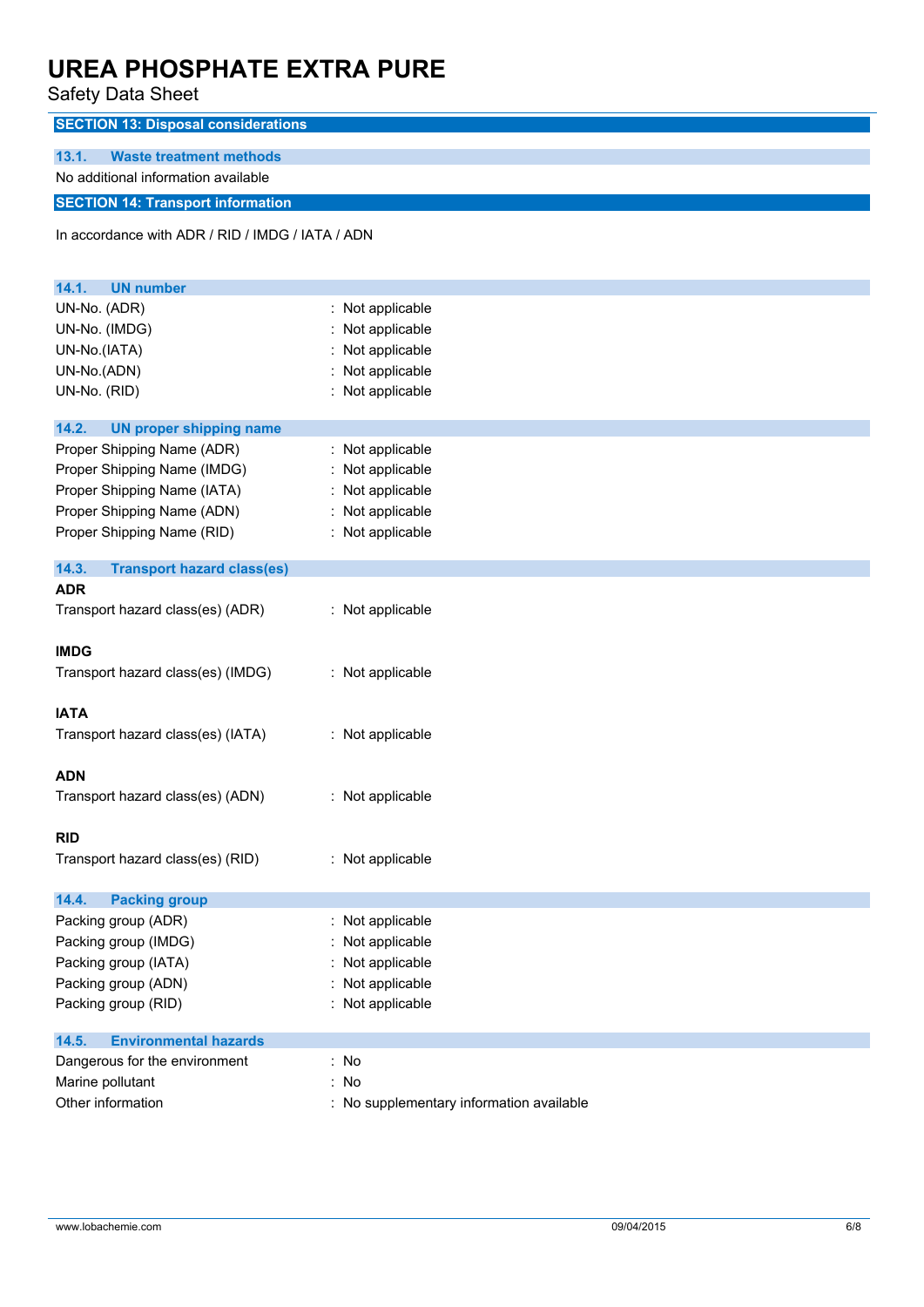Safety Data Sheet

**14.6. Special precautions for user**

**- Overland transport**

No data available

**- Transport by sea** No data available

**- Air transport** No data available

**- Inland waterway transport**

No data available

**- Rail transport** No data available

**14.7. Transport in bulk according to Annex II of MARPOL 73/78 and the IBC Code**

Not applicable

**SECTION 15: Regulatory information**

**15.1. Safety, health and environmental regulations/legislation specific for the substance or mixture**

**15.1.1. EU-Regulations**

No REACH Annex XVII restrictions

UREA PHOSPHATE EXTRA PURE is not on the REACH Candidate List UREA PHOSPHATE EXTRA PURE is not on the REACH Annex XIV List

#### **15.1.2. National regulations**

#### **Germany**

| AwSV/VwVwS Annex reference                                                     | : Water hazard class (WGK) 1, slightly hazardous to water (Classification according to<br>VwVwS, Annex 3; WGK No 6537) |
|--------------------------------------------------------------------------------|------------------------------------------------------------------------------------------------------------------------|
| 12th Ordinance Implementing the Federal<br>Immission Control Act - 12. BlmSchV | : Is not subject of the 12. BlmSchV (Hazardous Incident Ordinance)                                                     |

**15.2. Chemical safety assessment** No additional information available

**SECTION 16: Other information**